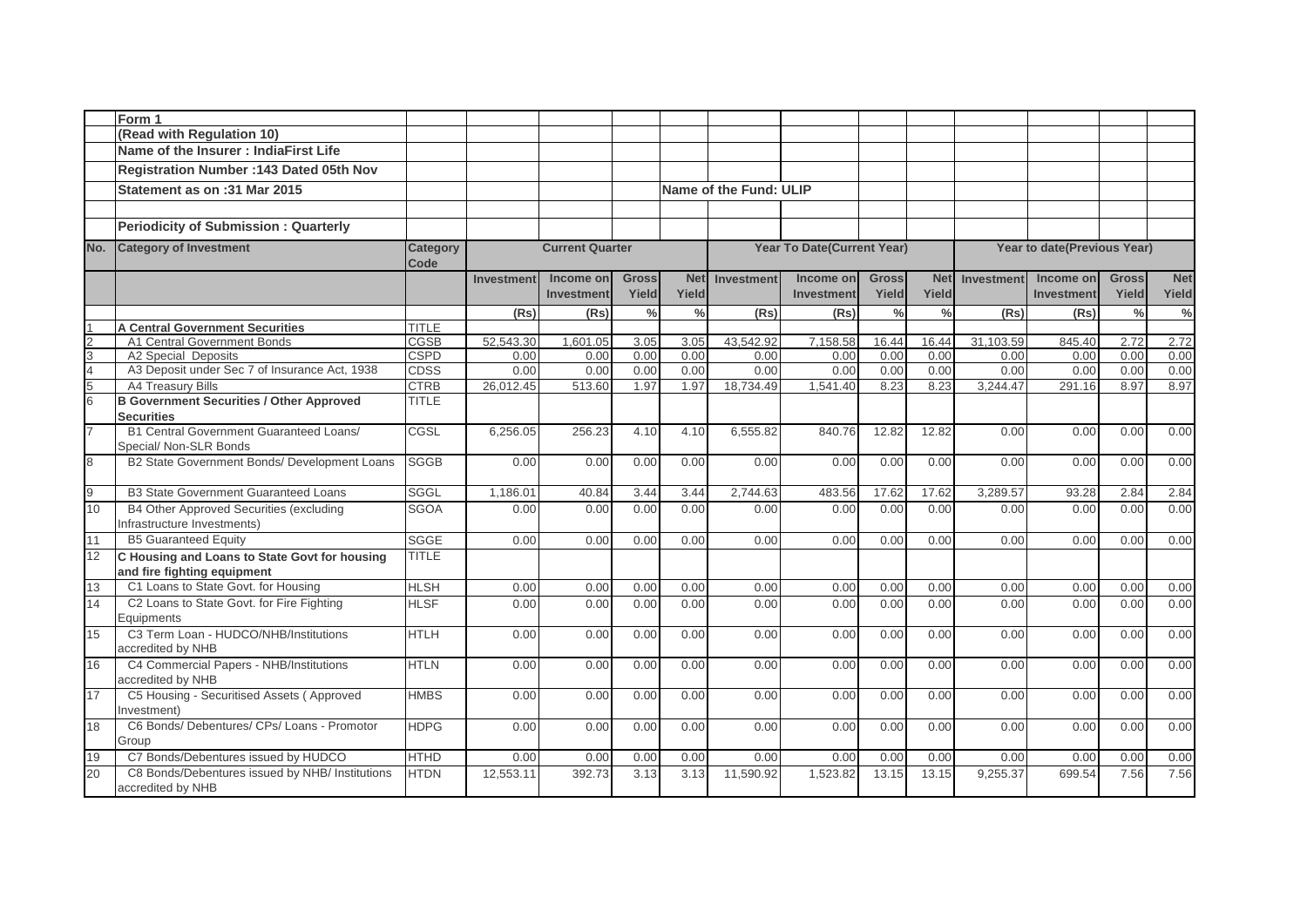| 21       | C9 Bonds/Debentures issued by Authority<br>constituted under any Housing/Building scheme<br>approved by Central/State/any Authority or Body<br>constituted by Central/State Act.  | <b>HTDA</b>                | 0.00         | 0.00         | 0.00         | 0.00         | 0.00         | 0.00         | 0.00         | 0.00         | 0.00         | 0.00         | 0.00         | 0.00         |
|----------|-----------------------------------------------------------------------------------------------------------------------------------------------------------------------------------|----------------------------|--------------|--------------|--------------|--------------|--------------|--------------|--------------|--------------|--------------|--------------|--------------|--------------|
| 22       | C10 Bonds/Debentures issued by HUDCO                                                                                                                                              | <b>HFHD</b>                | 0.00         | 0.00         | 0.00         | 0.00         | 0.00         | 0.00         | 0.00         | 0.00         | 0.00         | 0.00         | 0.00         | 0.00         |
| 23       | C11 Bonds/Debentures issued by NHB/ Institutions<br>accredited by NHB                                                                                                             | <b>HFDN</b>                | 0.00         | 0.00         | 0.00         | 0.00         | 0.00         | 0.00         | 0.00         | 0.00         | 0.00         | 0.00         | 0.00         | 0.00         |
| 24       | C12 Bonds/Debentures issued by Authority<br>constituted under any Housing/Building scheme<br>approved by Central/State/any Authority or Body<br>constituted by Central/State Act. | <b>HFDA</b>                | 0.00         | 0.00         | 0.00         | 0.00         | 0.00         | 0.00         | 0.00         | 0.00         | 0.00         | 0.00         | 0.00         | 0.00         |
| 25       | <b>D</b> Infrastructure Investments                                                                                                                                               | <b>TITLE</b>               |              |              |              |              |              |              |              |              |              |              |              |              |
| 26       | D1 Infrastructure - Other Approved Securities                                                                                                                                     | <b>ISAS</b>                | 0.00         | 0.00         | 0.00         | 0.00         | 0.00         | 0.00         | 0.00         | 0.00         | 0.00         | 0.00         | 0.00         | 0.00         |
| 27       | D2 Infrastructure - PSU - Equity shares - Quoted                                                                                                                                  | <b>ITPE</b>                | 1,491.23     | 34.56        | 2.32         | 2.32         | 1,391.43     | 486.47       | 34.96        | 34.96        | 1,452.19     | (119.26)     | (8.21)       | (8.21)       |
| 28       | D3 Infrastructure - Corporate Securities - Equity<br>shares - Quoted                                                                                                              | <b>ITCE</b>                | 2,458.83     | 98.13        | 3.99         | 3.99         | 2,029.63     | 597.77       | 29.45        | 29.45        | 1,457.50     | (132.67)     | (9.10)       | (9.10)       |
| 29       | D4 Infrastructure - PSU - Equity Shares - Unquoted IENQ                                                                                                                           |                            | 0.00         | 0.00         | 0.00         | 0.00         | 0.00         | 0.00         | 0.00         | 0.00         | 0.00         | 0.00         | 0.00         | 0.00         |
| 30       | D5 Infrastructure - Equity and Equity Related<br>Instruments (Promoter Group)                                                                                                     | <b>IEUQ</b>                | 0.00         | 0.00         | 0.00         | 0.00         | 0.00         | 0.00         | 0.00         | 0.00         | 0.00         | 0.00         | 0.00         | 0.00         |
| 31       | D6 Infrastructure - Equity and Equity Related<br>Instruments (Promoter Group)                                                                                                     | <b>IEPG</b>                | 0.00         | 0.00         | 0.00         | 0.00         | 0.00         | 0.00         | 0.00         | 0.00         | 0.00         | 0.00         | 0.00         | 0.00         |
| 32       | D7 Infrastructure - Securitised Assets (Approved)                                                                                                                                 | <b>IESA</b>                | 0.00         | 0.00         | 0.00         | 0.00         | 0.00         | 0.00         | 0.00         | 0.00         | 0.00         | 0.00         | 0.00         | 0.00         |
| 33       | D8 Infrastructure - Debenture/ Bonds/ CPs/ Loans<br>Promoter Group                                                                                                                | <b>IDPG</b>                | 0.00         | 0.00         | 0.00         | 0.00         | 0.00         | 0.00         | 0.00         | 0.00         | 0.00         | 0.00         | 0.00         | 0.00         |
| 34       | D9 Infrastructure - PSU - Debentures/ Bonds                                                                                                                                       | <b>IPTD</b>                | 14,576.11    | 502.79       | 3.45         | 3.45         | 13.055.18    | 1,906.18     | 14.60        | 14.60        | 8.961.89     | 590.28       | 6.59         | 6.59         |
| 35       | D10 Infrastructure - PSU - CPs                                                                                                                                                    | <b>IPCP</b>                | 0.00         | 0.00         | 0.00         | 0.00         | 0.00         | 0.00         | 0.00         | 0.00         | 0.00         | 0.00         | 0.00         | 0.00         |
| 36       | D11 Infrastructure - Other Corporate Securities-                                                                                                                                  | <b>ICTD</b>                | 300.50       | 2.48         | 0.83         | 0.83         | 896.99       | 78.30        | 8.73         | 8.73         | 2,389.19     | 181.89       | 7.61         | 7.61         |
| 37       | D12 Infrastructure - Other Corporate Securities -                                                                                                                                 | <b>ICCP</b>                | 0.00         | 0.00         | 0.00         | 0.00         | 0.00         | 0.00         | 0.00         | 0.00         | 596.56       | 7.03         | 1.18         | 1.18         |
| 38<br>39 | D13 Infrastructure - Term Loans (with Charge)<br>D14 Infrastructure - PSU - Debentures/ Bonds                                                                                     | <b>ILWC</b><br><b>IPFD</b> | 0.00<br>0.00 | 0.00<br>0.00 | 0.00<br>0.00 | 0.00<br>0.00 | 0.00<br>0.00 | 0.00<br>0.00 | 0.00<br>0.00 | 0.00<br>0.00 | 0.00<br>0.00 | 0.00<br>0.00 | 0.00<br>0.00 | 0.00<br>0.00 |
| 40       | D15 Infrastructure - Other Corporate Securities -<br>Debentures/Bonds                                                                                                             | <b>ICFD</b>                | 0.00         | 0.00         | 0.00         | 0.00         | 0.00         | 0.00         | 0.00         | 0.00         | 0.00         | 0.00         | 0.00         | 0.00         |
| 41       | D16 Infrastructure - Bonds                                                                                                                                                        | LB                         | 1,034.38     | 40.72        | 3.94         | 3.94         | 1,031.47     | 66.58        | 6.46         | 6.46         | 0.00         | 0.00         | 0.00         | 0.00         |
| 42       | E Approved Investment Subject To Exposure<br><b>Norms</b>                                                                                                                         | <b>TITLE</b>               |              |              |              |              |              |              |              |              |              |              |              |              |
| 43       | E1 PSU - (Approved Investment)-Equity Shares<br>quoted                                                                                                                            | EAEQ                       | 20,429.99    | (842.37)     | (4.12)       | (4.12)       | 20,524.23    | 5,823.86     | 28.38        | 28.38        | 15,118.17    | 864.49       | 5.72         | 5.72         |
| 44       | E2 Corporate Securities (Approved Investment) -<br>Equity Shares (ordinary)-Quoted                                                                                                | <b>EACE</b>                | 1,61,469.60  | 7,283.00     | 4.51         | 4.51         | 1,50,855.23  | 40,374.22    | 26.76        | 26.76        | 1,08,127.17  | 24,416.20    | 22.58        | 22.58        |
| 45       | E3 PSU-(Approved Investments) - Equity Shares -<br>quoted                                                                                                                         | <b>ETPE</b>                | 0.00         | 0.00         | 0.00         | 0.00         | 0.00         | 0.00         | 0.00         | 0.00         | 0.00         | 0.00         | 0.00         | 0.00         |
| 46       | E4 Corporate Securities (Approved Investment) -<br><b>Equity Shares - Quoted</b>                                                                                                  | <b>ETCE</b>                | 0.00         | 0.00         | 0.00         | 0.00         | 0.00         | 0.00         | 0.00         | 0.00         | 0.00         | 0.00         | 0.00         | 0.00         |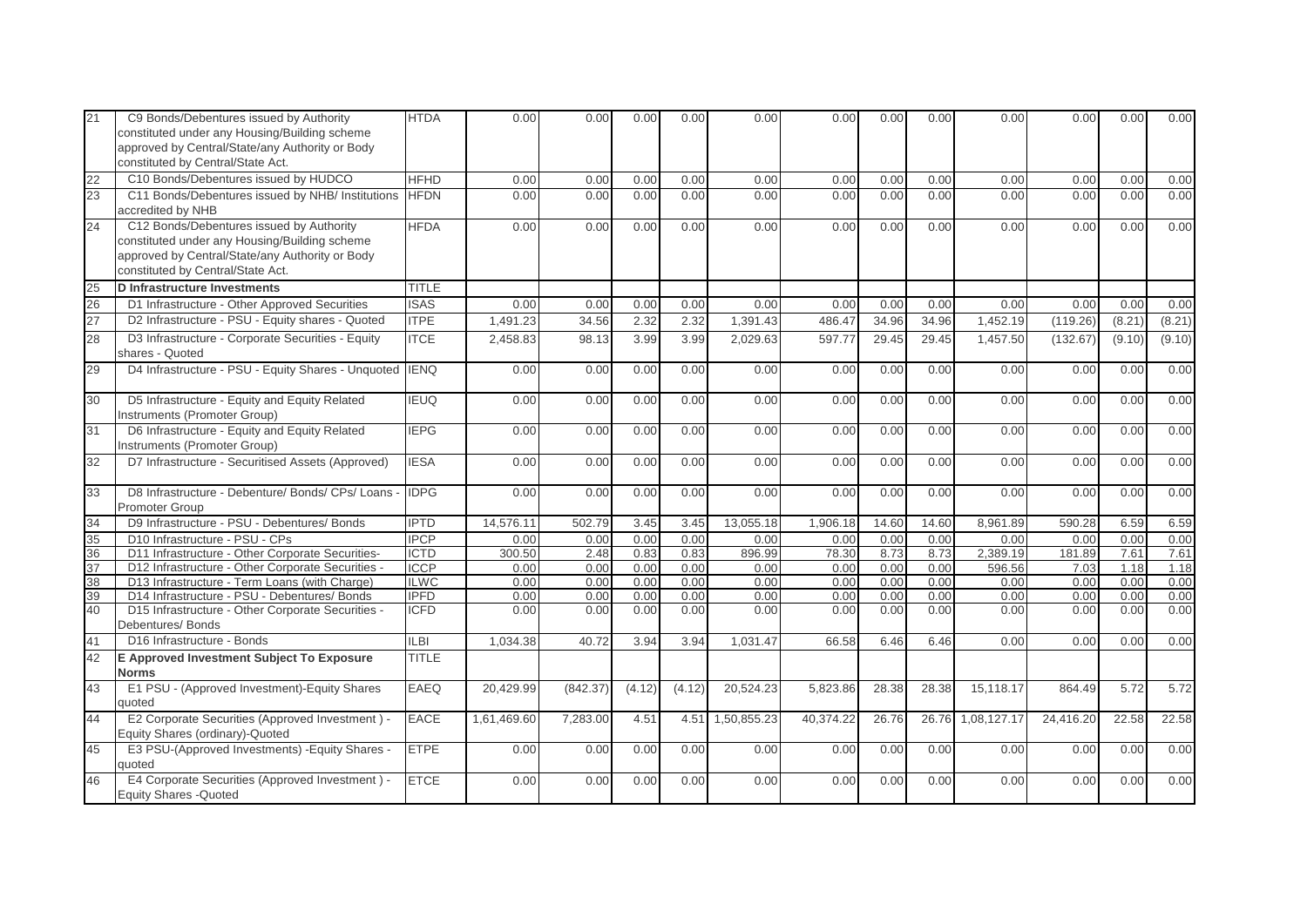| 47 | E5 Corporate Securities (Approved Investment) -<br><b>Equity Unquoted</b>                                                | <b>EENQ</b> | 0.00      | 0.00     | 0.00    | 0.00    | 0.00      | 0.00     | 0.00  | 0.00  | 0.00      | 0.00     | 0.00  | 0.00  |
|----|--------------------------------------------------------------------------------------------------------------------------|-------------|-----------|----------|---------|---------|-----------|----------|-------|-------|-----------|----------|-------|-------|
| 48 | E6 PSU - Equity Shares - Unquoted                                                                                        | <b>EEUQ</b> | 0.00      | 0.00     | 0.00    | 0.00    | 0.00      | 0.00     | 0.00  | 0.00  | 0.00      | 0.00     | 0.00  | 0.00  |
| 49 | E7 Equity Shares - Companies incorporated<br>outside India (invested prior to IRDA Regulations)                          | <b>EFES</b> | 0.00      | 0.00     | 0.00    | 0.00    | 0.00      | 0.00     | 0.00  | 0.00  | 0.00      | 0.00     | 0.00  | 0.00  |
| 50 | E8 Equity Shares (incl. Equity related Instruments) - EEPG<br>Promoter Group                                             |             | 1,095.79  | (292.71) | (26.71) | (26.71) | 1,080.81  | 158.63   | 14.68 | 14.68 | 560.43    | 86.90    | 15.51 | 15.51 |
| 51 | E9 Corporate Securities - Bonds - Taxable                                                                                | <b>EPBT</b> | 0.00      | 0.00     | 0.00    | 0.00    | 0.00      | 0.00     | 0.00  | 0.00  | 0.00      | 0.17     | 0.00  | 0.00  |
| 52 | E10 Corporate Securities - Bonds - Tax free                                                                              | <b>EPBF</b> | 0.00      | 0.00     | 0.00    | 0.00    | 0.00      | 0.00     | 0.00  | 0.00  | 0.00      | 0.00     | 0.00  | 0.00  |
| 53 | E11 Corporate Securities (Approved Investment) -<br>Pref Shares                                                          | <b>EPNQ</b> | 0.00      | 0.00     | 0.00    | 0.00    | 0.00      | 0.00     | 0.00  | 0.00  | 0.00      | 0.00     | 0.00  | 0.00  |
| 54 | E12 Corporate Securities (Approved Investment) -<br><b>Investment in Subsidiaries</b>                                    | <b>ECIS</b> | 0.00      | 0.00     | 0.00    | 0.00    | 0.00      | 0.00     | 0.00  | 0.00  | 0.00      | 0.00     | 0.00  | 0.00  |
| 55 | E13 Corporate Securities (Approved Investment) -<br><b>Debentures</b>                                                    | <b>ECOS</b> | 16,488.63 | 563.40   | 3.42    | 3.42    | 15,698.55 | 2,323.65 | 14.80 | 14.80 | 14,526.68 | 987.06   | 6.79  | 6.79  |
| 56 | E14 Corporate Securities - Debentures/ Bonds/<br>CPs/ Loans - Promoter Group                                             | <b>EDPG</b> | 0.00      | 0.00     | 0.00    | 0.00    | 0.00      | 0.00     | 0.00  | 0.00  | 0.00      | 0.00     | 0.00  | 0.00  |
| 57 | E15 Corporate Securities (Approved Investment) -<br>Derivative Instruments                                               | <b>ECDI</b> | 0.00      | 0.00     | 0.00    | 0.00    | 0.00      | 0.00     | 0.00  | 0.00  | 0.00      | 0.00     | 0.00  | 0.00  |
| 58 | E16 Investment Properties - Immovable                                                                                    | <b>EINP</b> | 0.00      | 0.00     | 0.00    | 0.00    | 0.00      | 0.00     | 0.00  | 0.00  | 0.00      | 0.00     | 0.00  | 0.00  |
| 59 | E17 Loans - Policy Loans                                                                                                 | <b>ELPL</b> | 0.00      | 0.00     | 0.00    | 0.00    | 0.00      | 0.00     | 0.00  | 0.00  | 0.00      | 0.00     | 0.00  | 0.00  |
| 60 | E18 Loans Secured Loans -Mortgage of Property in<br>India (term Loan)                                                    | <b>ELMI</b> | 0.00      | 0.00     | 0.00    | 0.00    | 0.00      | 0.00     | 0.00  | 0.00  | 0.00      | 0.00     | 0.00  | 0.00  |
| 61 | E19 Loans Secured Loans -Mortgage of Property<br>outside India (term Loan)                                               | <b>ELMO</b> | 0.00      | 0.00     | 0.00    | 0.00    | 0.00      | 0.00     | 0.00  | 0.00  | 0.00      | 0.00     | 0.00  | 0.00  |
| 62 | E20 Deposits - Deposit with scheduled banks                                                                              | <b>ECDB</b> | 7,322.56  | 193.97   | 2.65    | 2.65    | 9,421.05  | 1,008.10 | 10.70 | 10.70 | 10,021.81 | 1,055.97 | 10.54 | 10.54 |
| 63 | E21 Deposits - CDs with Scheduled Banks                                                                                  | <b>EDCD</b> | 0.00      | 0.00     | 0.00    | 0.00    | 0.00      | 0.00     | 0.00  | 0.00  | 500.00    | 0.13     | 0.03  | 0.03  |
| 64 | E22 Deposits - Money at call and short notice with<br>banks/Repo                                                         | <b>ECMR</b> | 0.00      | 0.00     | 0.00    | 0.00    | 0.00      | 0.00     | 0.00  | 0.00  | 0.00      | 0.00     | 0.00  | 0.00  |
| 65 | E23 CCIL (Approved Investement) - CBLO                                                                                   | <b>ECBO</b> | 17,270.09 | 332.86   | 1.93    | 1.93    | 18,351.94 | 1,483.01 | 8.08  | 8.08  | 17,038.28 | 1,417.95 | 8.32  | 8.32  |
| 66 | E24 Commercial Papers issued by all India<br>Financial Institutions rated very strong or more                            | <b>ECCP</b> | 0.00      | 0.00     | 0.00    | 0.00    | 0.00      | 0.00     | 0.00  | 0.00  | 0.00      | 0.00     | 0.00  | 0.00  |
| 67 | E25 Application Money                                                                                                    | <b>ECAM</b> | 0.00      | 0.00     | 0.00    | 0.00    | 1,000.00  | 2.67     | 0.27  | 0.27  | 0.00      | 0.00     | 0.00  | 0.00  |
| 68 | E26 Deposit with Primary Dealers duly recognised<br>by RBI                                                               | <b>EDPD</b> | 0.00      | 0.00     | 0.00    | 0.00    | 0.00      | 0.00     | 0.00  | 0.00  | 0.00      | 0.00     | 0.00  | 0.00  |
| 69 | E27 Perpetual Debt Instruments of Tier I and II<br>Capital issued by PSU Banks                                           | <b>EUPD</b> | 0.00      | 0.00     | 0.00    | 0.00    | 0.00      | 0.00     | 0.00  | 0.00  | 0.00      | 0.00     | 0.00  | 0.00  |
| 70 | E28 Perpetual Debt Instruments of Tier I and II<br>Capital issued by Non-PSU Banks                                       | <b>EPPD</b> | 0.00      | 0.00     | 0.00    | 0.00    | 0.00      | 0.00     | 0.00  | 0.00  | 0.00      | 0.00     | 0.00  | 0.00  |
| 71 | E29 Perpetual Non-Cum. P.Shares and<br>Redeemable Cumulative P.Shares of Tier 1 and 2<br>Capital issued by PSU Banks     | <b>EUPS</b> | 0.00      | 0.00     | 0.00    | 0.00    | 0.00      | 0.00     | 0.00  | 0.00  | 0.00      | 0.00     | 0.00  | 0.00  |
| 72 | E30 Perpetual Non-Cum. P.Shares and<br>Redeemable Cumulative P.Shares of Tier 1 and 2<br>Capital issued by Non-PSU Banks | <b>EPPS</b> | 0.00      | 0.00     | 0.00    | 0.00    | 0.00      | 0.00     | 0.00  | 0.00  | 0.00      | 0.00     | 0.00  | 0.00  |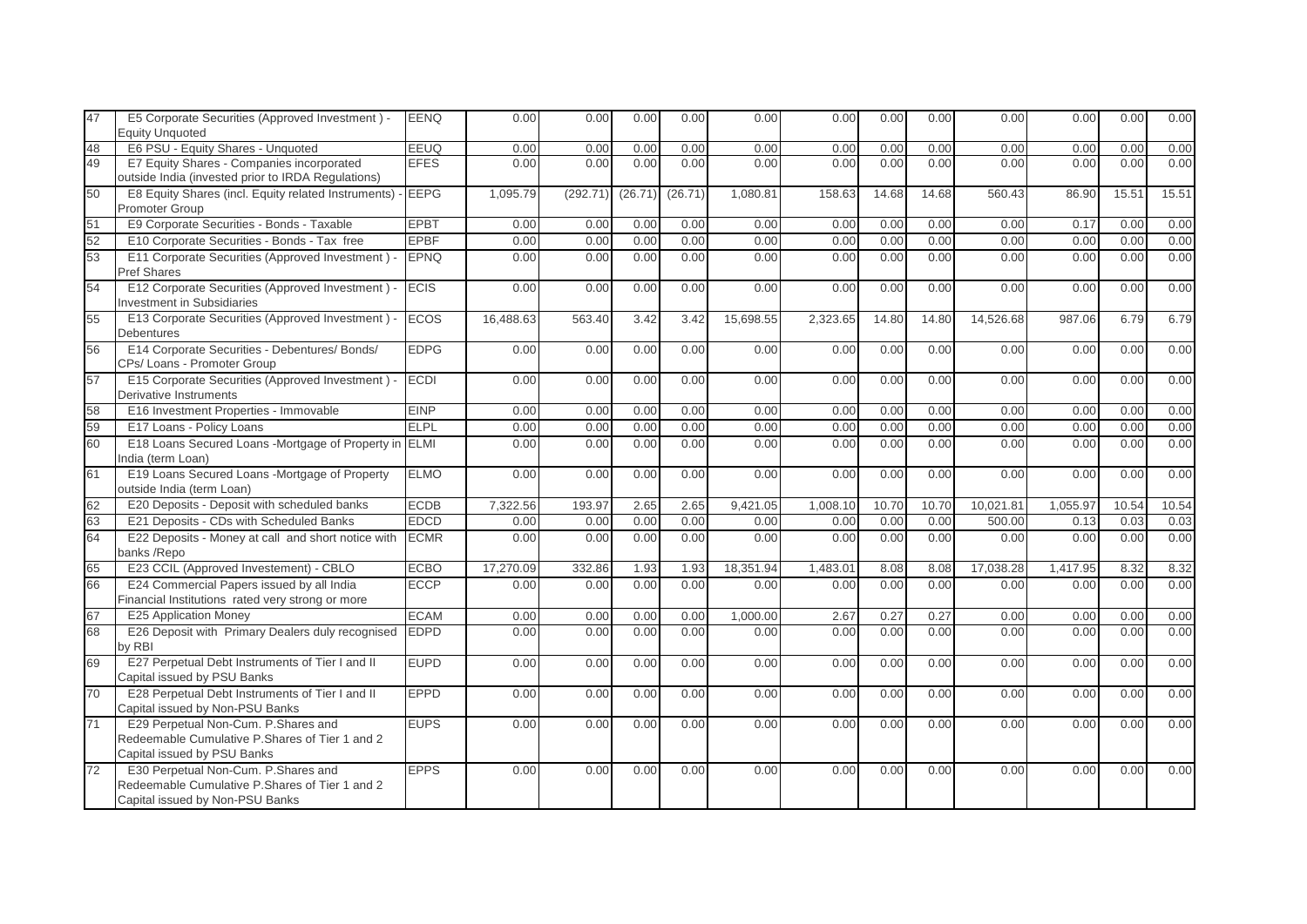| 73 | E31 Foreign Debt Securities (Invested prior to IRDA EFDS<br>Regulations)           |              | 0.00        | 0.00      | 0.00    | 0.00    | 0.00             | 0.00      | 0.00    | 0.00    | 0.00        | 0.00      | 0.00   | 0.00   |
|----|------------------------------------------------------------------------------------|--------------|-------------|-----------|---------|---------|------------------|-----------|---------|---------|-------------|-----------|--------|--------|
| 74 | E35 Mutual Funds - ETF                                                             | <b>EETF</b>  | 914.03      | (132.48)  | (14.49) | (14.49) | 490.90           | (62.58)   | (12.75) | (12.75) | 0.00        | 0.00      | 0.00   | 0.00   |
| 75 | E32 Mutual Funds - Gilt/ G Sec/ Liquid Schemes                                     | <b>EGMF</b>  | 2,187.39    | 45.60     | 2.08    | 2.08    | 3,462.29         | 247.75    | 7.16    | 7.16    | 5,980.68    | 146.32    | 2.45   | 2.45   |
| 76 | E33 Mutual Funds - (under Insurer's Promoter<br>Group)                             | <b>EMPG</b>  | 0.00        | 0.00      | 0.00    | 0.00    | 0.00             | 0.00      | 0.00    | 0.00    | 1,342.14    | 34.52     | 2.57   | 2.57   |
| 77 | E34 Net Current Assets (Only in respect of ULIP<br>Business)                       | <b>ENCA</b>  | 5,324.87    | 0.00      | 0.00    | 0.00    | 5,324.87         | 0.00      | 0.00    | 0.00    | 8,306.69    | 0.00      | 0.00   | 0.00   |
| 78 | F Other than Approved Securities                                                   | <b>TITLE</b> |             |           |         |         |                  |           |         |         |             |           |        |        |
| 79 | F1 Other than Approved Investments -Bonds -PSU-<br><b>Taxable</b>                  | <b>OBPT</b>  | 0.00        | 0.00      | 0.00    | 0.00    | 0.00             | 0.00      | 0.00    | 0.00    | 0.00        | 0.00      | 0.00   | 0.00   |
| 80 | F2 Other than Approved Investments -Bonds -PSU-<br>Tax free                        | <b>OBPF</b>  | 0.00        | 0.00      | 0.00    | 0.00    | 0.00             | 0.00      | 0.00    | 0.00    | 0.00        | 0.00      | 0.00   | 0.00   |
| 81 | F3 Other than Approved Investments - Equity<br>Shares (incl PSUs and Unlisted)     | <b>OESH</b>  | 9,561.74    | (344.06)  | (3.60)  | (3.60)  | 9,241.24         | 1,010.20  | 10.93   | 10.93   | 5,785.36    | 567.19    | 9.80   | 9.80   |
| 82 | F4 Equity Shares (incl. Equity related Instruments)<br>Promoter Group              | <b>OEPG</b>  | 0.00        | 0.00      | 0.00    | 0.00    | 0.00             | 0.00      | 0.00    | 0.00    | 0.00        | 0.00      | 0.00   | 0.00   |
| 83 | F5 Other than Approved Investments -Debentures                                     | <b>OLDB</b>  | 0.00        | 0.00      | 0.00    | 0.00    | 0.00             | 0.00      | 0.00    | 0.00    | 0.00        | 0.00      | 0.00   | 0.00   |
| 84 | F6 Debentures/ Bonds/ CPs/ Loans etc. - Promoter<br>Group                          | <b>ODPG</b>  | 0.00        | 0.00      | 0.00    | 0.00    | 0.00             | 0.00      | 0.00    | 0.00    | 0.00        | 0.00      | 0.00   | 0.00   |
| 85 | <b>F7 Commercial Papers</b>                                                        | <b>OACP</b>  | 0.00        | 0.00      | 0.00    | 0.00    | 0.00             | 0.00      | 0.00    | 0.00    | 0.00        | 0.00      | 0.00   | 0.00   |
| 86 | F8 Other than Approved Investments -Pref Shares                                    | <b>OPSH</b>  | 0.00        | 0.00      | 0.00    | 0.00    | 0.00             | 0.00      | 0.00    | 0.00    | 0.00        | 0.00      | 0.00   | 0.00   |
| 87 | F9 Other than Approved Investments -Venture fund OVNF                              |              | 0.00        | 0.00      | 0.00    | 0.00    | 0.00             | 0.00      | 0.00    | 0.00    | 0.00        | 0.00      | 0.00   | 0.00   |
| 88 | F10 Other than Approved Investments -Short Trem OSLU<br>Loans (Unsecured Deposits) |              | 0.00        | 0.00      | 0.00    | 0.00    | 0.00             | 0.00      | 0.00    | 0.00    | 0.00        | 0.00      | 0.00   | 0.00   |
| 89 | F11 Other than Approved Investments - Term<br>Loans (without charge)               | <b>OTLW</b>  | 0.00        | 0.00      | 0.00    | 0.00    | 0.00             | 0.00      | 0.00    | 0.00    | 0.00        | 0.00      | 0.00   | 0.00   |
| 90 | F12 Mutual Funds - Debt/ Income/ Serial Plans/<br>iquid Schemes                    | <b>OMGS</b>  | 0.00        | 0.00      | 0.00    | 0.00    | 0.00             | 0.00      | 0.00    | 0.00    | 0.00        | 0.00      | 0.00   | 0.00   |
| 91 | F13 Mutual Funds - (under Insurer's Promoter<br>Group)                             | <b>OMPG</b>  | 0.00        | 0.00      | 0.00    | 0.00    | 0.00             | 0.00      | 0.00    | 0.00    | 0.00        | 0.00      | 0.00   | 0.00   |
| 92 | F14 Derivative Instruments                                                         | <b>OCDI</b>  | 0.00        | 0.00      | 0.00    | 0.00    | 0.00             | 0.00      | 0.00    | 0.00    | 0.00        | 0.00      | 0.00   | 0.00   |
| 93 | F15 Securitised Assets (underlying assets Housing<br>Loan/ Infrastructure assets)  | <b>OPSA</b>  | 0.00        | 0.00      | 0.00    | 0.00    | 0.00             | 0.00      | 0.00    | 0.00    | 0.00        | 0.00      | 0.00   | 0.00   |
| 94 | F16 Equity Shares (PSU & Unlisted)                                                 | <b>OEPU</b>  | 511.90      | (112.29)  | (21.94) | (21.94) | 381.12           | (123.82)  | (32.49) | (32.49) | 6.15        | (0.42)    | (6.82) | (6.82) |
| 95 | F17 Investment properties - Immovable                                              | <b>OIPI</b>  | 0.00        | 0.00      | 0.00    | 0.00    | 0.00             | 0.00      | 0.00    | 0.00    | 0.00        | 0.00      | 0.00   | 0.00   |
|    |                                                                                    | <b>TOTAL</b> | 3,60,988.54 | 10,178.05 | 2.82    |         | 2.82 3,37,405.71 | 66,929.12 | 19.84   | 19.84   | 2,49,063.90 | 32,033.13 | 12.86  | 12.86  |
|    |                                                                                    |              |             |           |         |         |                  |           |         |         |             |           |        |        |
|    |                                                                                    |              |             |           |         |         |                  |           |         |         |             |           |        |        |
|    |                                                                                    |              |             |           |         |         |                  |           |         |         |             |           |        |        |